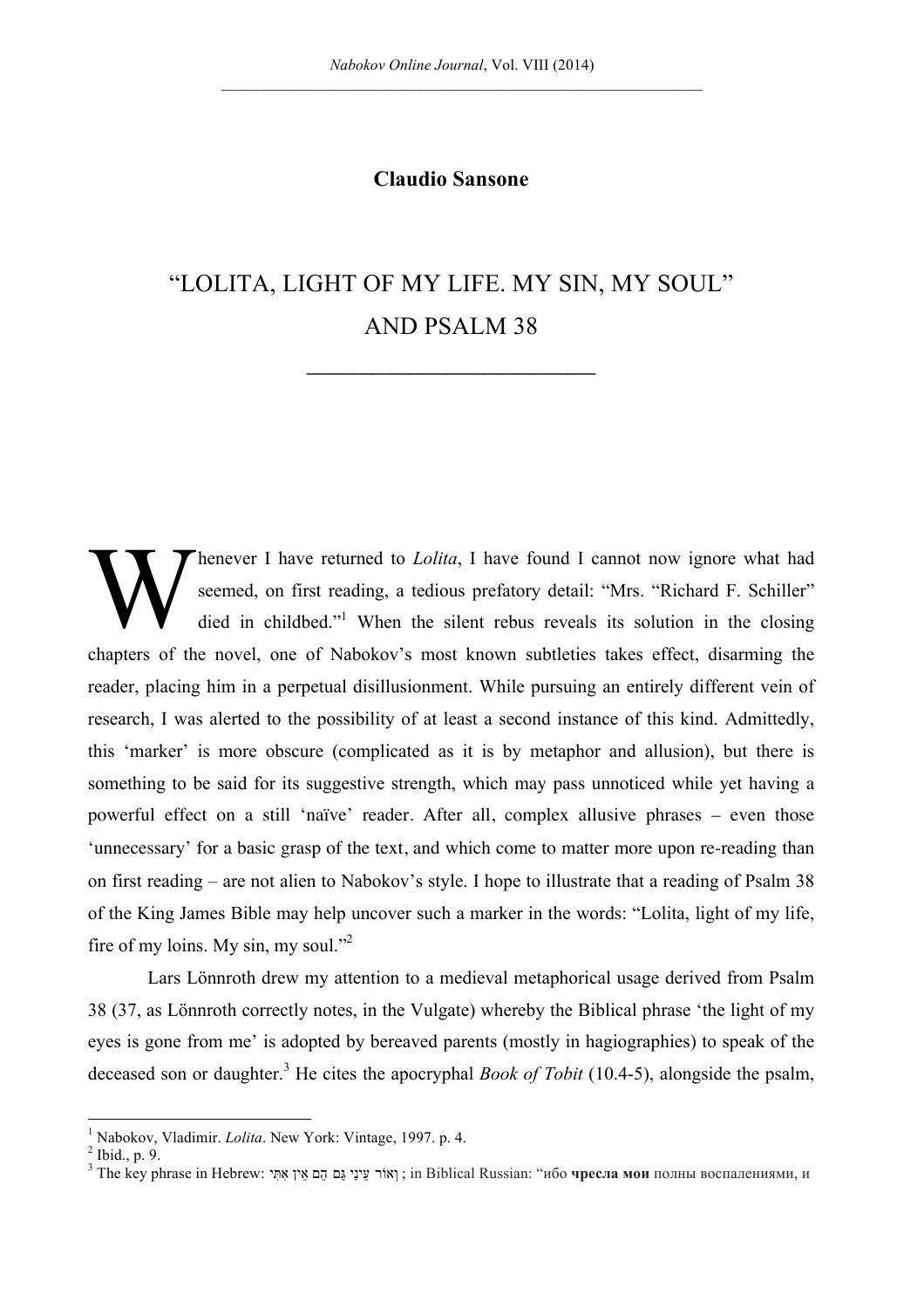as source-material for the metaphor in *Njáls Saga* (122) and, to name but one other further example, the Anglo-Saxon poem *Juliana* (ll. 33-6), attributed to Cynewulf.<sup>4</sup>

Though the hagiographic context resonates strongly with the Edgar Allan Poe references in the opening chapters,<sup>5</sup> the medieval usage is not something of which Nabokov necessarily needed to be aware of as, even without this knowledge, the resemblances between the psalm and *Lolita* remain two-fold: they are lexical and 'psychological'. Furthermore, they are psychological in a similarly ambiguous way, in the sense that the psalm is a) presenting a psychological state (of David's *aporia*) and b) a source-text for one of Nabokov's many quips on what he perceived to be pseudo-medical definitions of psychological states.<sup>6</sup> If the psalm is considered in a desacralized context, phrases like "loathsome disease" become nearly parodistic in their moral sentiment, and I would suggest that Nabokov, who disliked organized religion and the study of psychology, may very well be appropriating the text in this second fashion, as well as in the first – i.e. he is taking scripture both at its word, and at his own word.<sup>7</sup>

In the passage from the psalm below, I have used bold to emphasize lexical echoes, and underlined the most psychologically relevant phrases.<sup>8</sup>

## **Psalm 38**<sup>9</sup>

A psalm of David, to bring remembrance.

**<sup>1</sup>** O LORD, rebuke me not in thy wrath:

neither chasten me in thy hot displeasure.

<sup>2</sup> For thine arrows stick fast in me,

 $\overline{a}$ 

нет целого места в плоти моей <…> и **свет** очей **моих**, – и того нет у меня" (Orthodox official version, Псалом 37). Also, for comparison, here is the opening sentence of *Lolita* in Nabokov's own Russian translation: "Лолита,

**свет моей** жизни, огонь моих чресел".<br><sup>4</sup> Lönnroth, Lars. *Njáls Saga: A Critical Introduction*. Berkeley: University of California Press, 1976, pp. 113-114.<br><sup>5</sup> Humbert Humbert makes use of vocabulary and also a number characterize his first love, and to colour the story of their sea-side romance (Nabokov originally intended to give the title "Kingdom by the Sea" to *Lolita*, which is also a phrase borrowed from the poem, one that finds a place in *Lolita* as "princedom by the sea"). Many critics have noted connections, for more one might turn to Brian Boyd's essay on *Speak, Memory* in the Vladimir Nabokov Centennial, published online by Random House, and which is freely accessible at http://www.randomhouse.com/features/nabokov/speak.html. The intertextual references are all catalogued in the seminal work, *The Annotated Lolita* (edited by Alfred Appel Jr.). <sup>6</sup> In a number of his works, and not least in the 'Foreword' to *Lolita*, a number of 'asides' are made with regard to

the profession and jargon of psychology, the coldness of which Nabokov famously detested.

<sup>&</sup>lt;sup>7</sup> For relevant discussion of Nabokov's use of the Biblical text in his prose, see Yuri Leving's "Authorship and Divine Creation" in *Keys to* The Gift. *A Guide to Vladimir Nabokov's Novel*. Boston: Academic Studies Press, 2011, pp. 223-231.<br><sup>8</sup> Many more lines and words could be underlined or emphasized, but I have tried to be conservative.<br><sup>9</sup> Taken from the Authorized (King James) Version. A number of critics have already shown that *Lolita* an

*Fire* share affinities with the King James, so I have chosen this version to illustrate my point (Italics in original).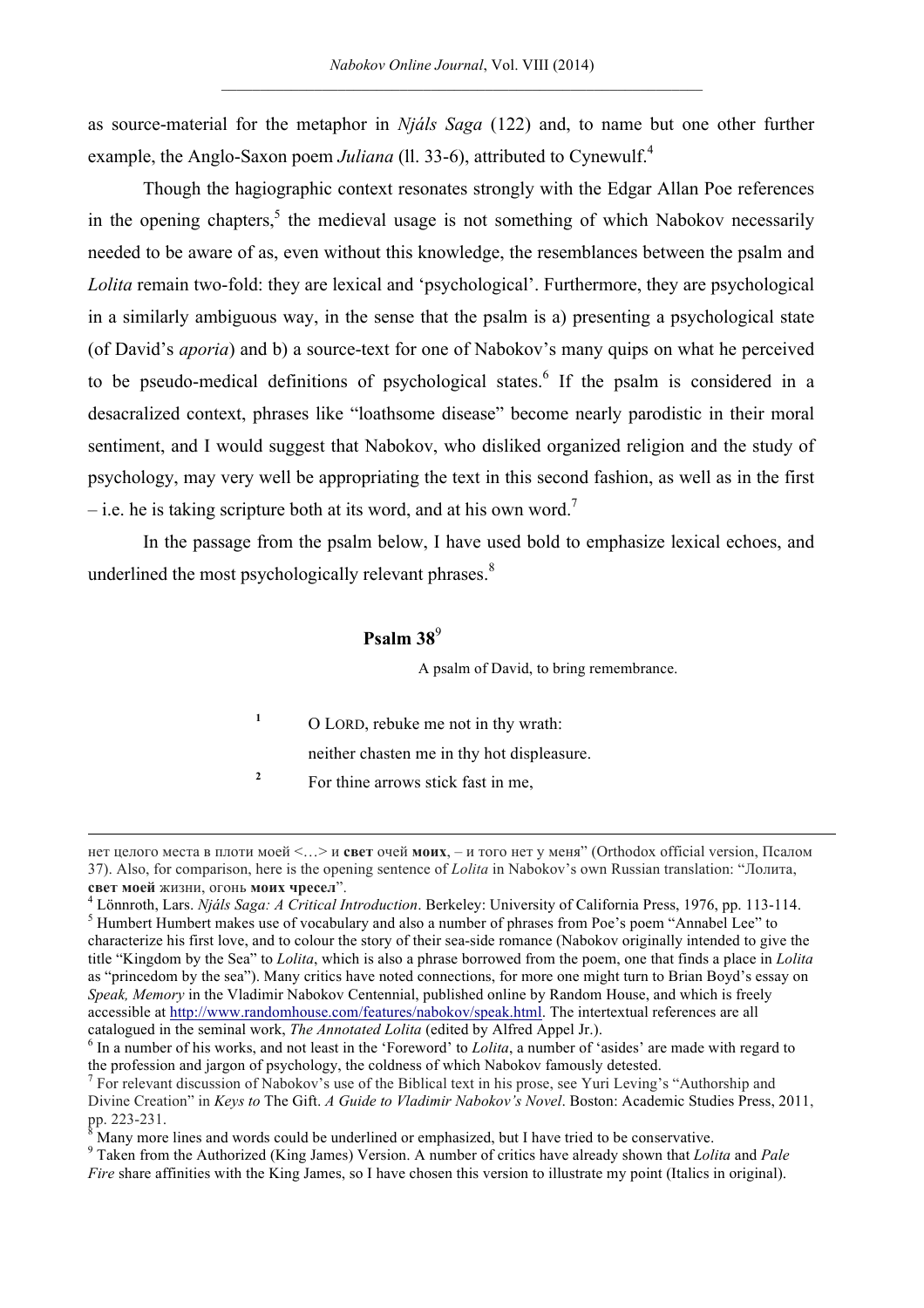and thy hand presseth me sore.

- **<sup>3</sup>** *There is* no soundness in my flesh because of thine anger; neither *is there any* rest in my bones because of **my sin**.
- <sup>4</sup> For mine iniquities are gone over mine head: as an heavy burden they are too heavy for me.
- **<sup>5</sup>** My wounds stink *and* are corrupt because of my foolishness.
- <sup>6</sup> I am troubled; I am bowed down greatly; I go mourning all the day long.
- **<sup>7</sup>** For **my loins** are filled with a loathsome *disease:* and *there is* no soundness in my flesh.
- **<sup>8</sup>** I am feeble and sore broken: I have roared by reason of the disquietness of my heart.
- **<sup>9</sup>** Lord, all my desire *is* before thee; and my groaning is not hid from thee.
- **<sup>10</sup>** My heart panteth, my strength faileth me: as for the **light of mine eyes**, it also is gone from me.
- **<sup>11</sup>** My lovers and my friends stand aloof from my sore; and my kinsmen stand afar off.
- **<sup>12</sup>** They also that seek after my life lay snares *for me:* and they that seek my hurt speak mischievous things, and imagine deceits all the day long.

## [...]

The tenth verse ties most directly to the opening sentences of *Lolita*, and its metaphorical value would presage Lolita's death in a manner not dissimilar to the rebus in the 'Foreword'. In opening his recollection with this metaphor, spoken in an elegiac tone, Humbert is implying what is explicit in verse 10's dependent clause.

To demonstrate how the psychological resonance might relate the two texts, we need only look at the fourth verse of the psalm; it could be said to typify a set of paradoxical moments in which Humbert seems to be aware of the possibility of his madness, and (simultaneously, and herein lies the paradox) the possibility of his madness remains remote. Though he utters the phrases, "the dimmest of my pollutive dreams was a thousand times more dazzling than all the adultery the most virile writer of genius or the most talented impotent might imagine," and "had I not been such a fool – or such an intuitive genius – to preserve that journal," Humbert will –